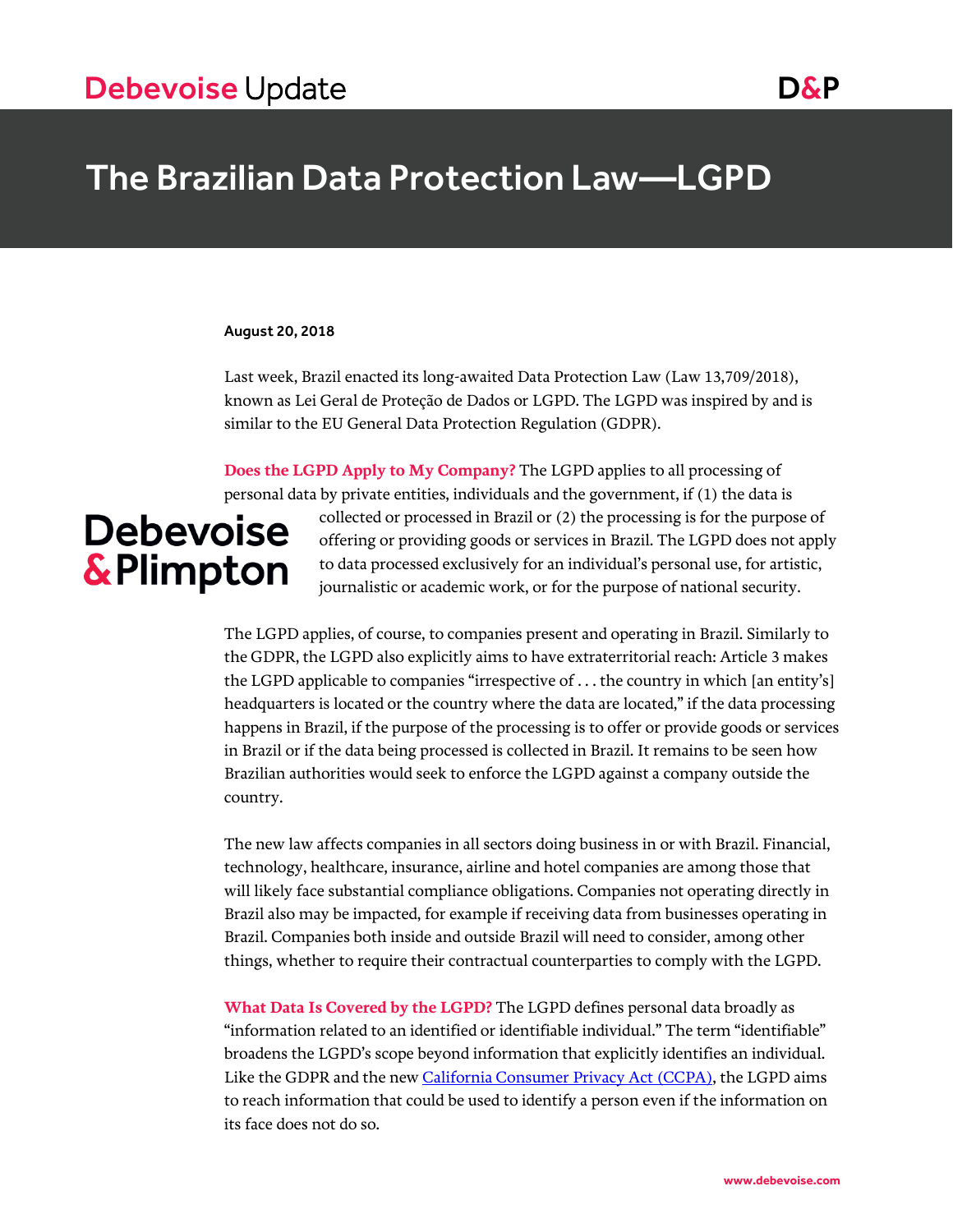Also akin to the GDPR and CCPA, the LGPD defines a subset of personal data as "sensitive data" and provides special protections for it. Sensitive data is "personal data related to one's racial or ethnic origin, religious and political views, union, religious, philosophical or political affiliations, health, sexual, biometric or genetic data."

**Principles and Legal Bases for Processing.** Similarly to the GDPR, the LGPD sets out general principles that must underpin all processing of personal data, and then builds on those principles by identifying specific legal bases that can be relied on to support particular acts of data processing.

The ten general principles applicable to all data processing are spelled out in Article 6. A key principle is purpose limitation—*i.e.*, all processing must be "for legitimate, specific and explicit purposes of which the data subject is informed." The principle of necessity likewise requires "limitation of the processing to the minimum necessary to achieve its purposes." Other key principles include free access and transparency to the data subject, and data quality—*i.e.*, the "accuracy, clarity, relevance and updating" of the personal data. The "accountability" principle requires demonstrating the adoption of effective measures to ensure protection of personal data.

Importantly, while the LGPD focuses mostly on data *privacy*, the principles also impose substantive data *security* requirements: companies must adopt "technical and administrative measures to protect personal data from unauthorized access and accidental or illegal destruction, loss, alteration, communication or dissemination."

The ten legal bases available to support particular acts of data processing are set out in Article 7. For companies, the key bases include:

- Consent, when clearly manifested—if in writing, "highlighted so as to stand out from other contractual clauses"—and where based on a clear disclosure of the "particular purposes" of the processing;
- Fulfillment of legal, regulatory or contractual obligations; and
- For "the legitimate interests of the controller or a third party," where those interests outweigh, on balance, the data subject's rights and liberties.

Every act of processing must comply with *all* of the Article 6 principles and *at least one* of the Article 7 bases.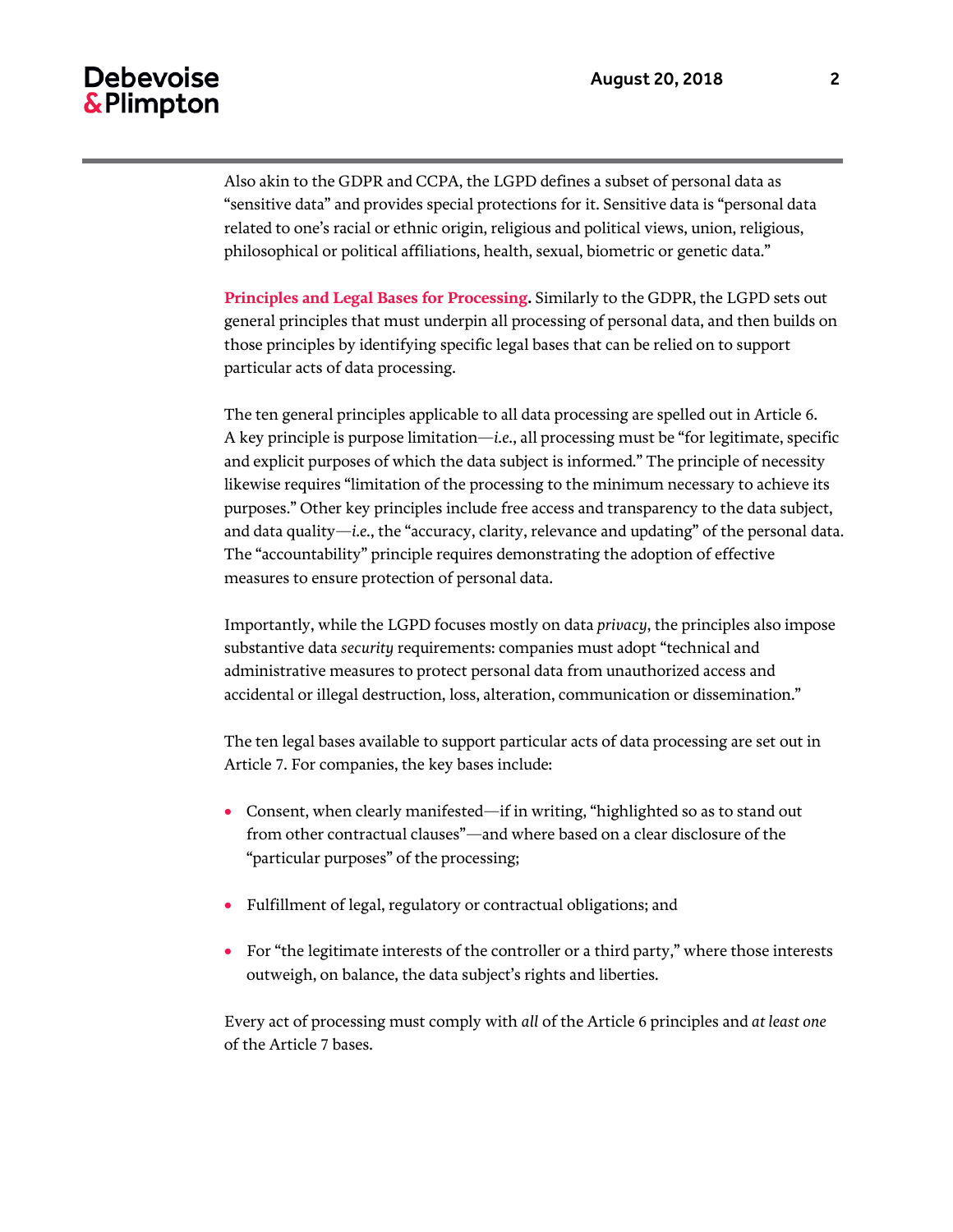**What Obligations Does the LGPD Impose on Companies?** Among other things, the LGPD requires that companies:

- Inform, correct, anonymize, delete or provide a copy of the data if requested by the data subject;
- Delete data after the relevant relationship terminates, unless expressly permitted to retain the data;
- As noted, adopt technical and administrative data security measures to protect personal data from unauthorized access, accidents, destruction, loss and alteration;
- Appoint a data protection officer responsible for receiving complaints and communications, and for providing orientation within the company on best practices; and
- Notify the data subjects and Brazilian authorities following a data breach.

**Penalties and Liability.** Similarly to the GDPR, the LGPD establishes separate obligations and liabilities for data controllers (companies that control the data and decide how it will be used) and for data processors (companies, such as cloud storage, marketing or analytics firms, that handle data on behalf of the controllers). In part because the LGPD's language differentiating processors and controllers is not the same as the language in the GDPR, and in part because additional regulation is likely to be forthcoming, it remains to be seen how the LGPD will govern interactions between controllers and processors.

Under the LGPD, violations are subject to penalties ranging from warnings to fines up to 2% of the company's or economic group's gross revenue in Brazil in the previous year, limited to R\$ 50 million per violation (approximately 12.7 million USD at the time of writing). Note that the penalty is calculated on Brazilian revenue only, not global revenue as under the GDPR.

The Brazilian legislative process allows the president to approve legislation while vetoing specific parts of it. When approving the LGPD, President Temer vetoed provisions in the legislation that would have allowed for partial or total suspension of violators' permission to process data and broader prohibitions of violators' activities.

President Temer also vetoed the provision that would have created an independent National Data Protection Authority. But he stated that he would send a bill to the Congress providing for a new data protection authority on similar terms. That new agency, if created, presumably will issue further guidance on the LGPD. Until a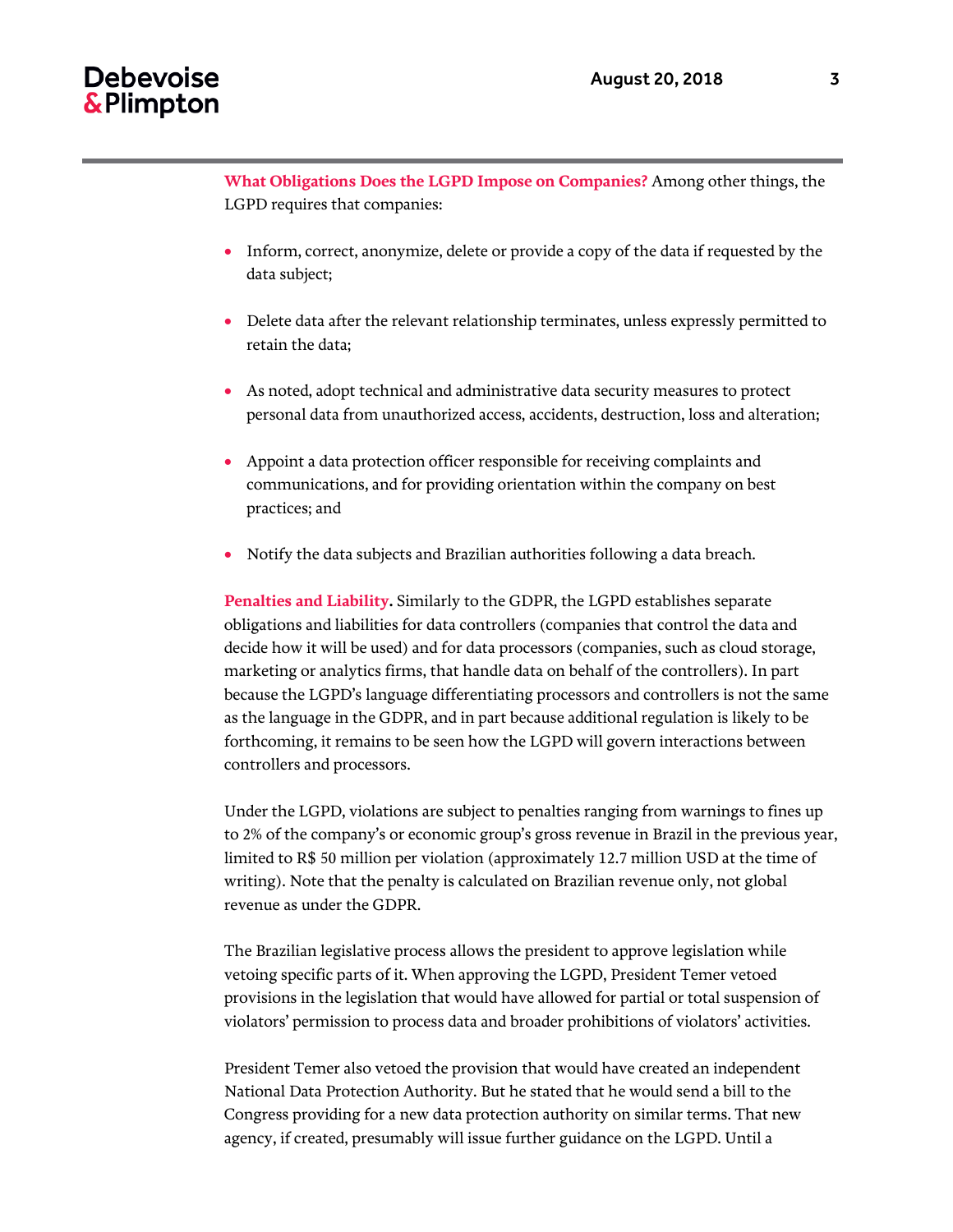## **Debevoise** & Plimpton

regulatory agency is created, it is uncertain how the enforcement of the LGPD will be carried out. Local commentators have noted that a presidential bill creating an enforcement agency would likely pass.

**Cross-Border Transfers.** With the LGPD, Brazil joins the European Union and many other jurisdictions (but not the United States) that limit the transfer of personal data outside their borders. The default rule, under Article 33 of the LGPD, is that such transfer is prohibited, absent certain enumerated exceptions.

The LGPD's enumerated transfer mechanisms closely resemble those available under the GDPR. Cross-border data transfers out of Brazil are permitted, for example:

- Where the receiving country or organization provides a level of data protection comparable to the LGPD's (although no designations of comparability have yet been made, the EU presumably would be deemed comparable in light of the GDPR);
- The non-Brazilian data importer is bound by contract (either bespoke, or "standard contractual clauses") or by global corporate policy to provide and demonstrate a level of data protection comparable to the LGPD's;
- For international legal cooperation between government agencies; and
- Where the data subject has given specific consent to the transfer, "distinct from other purposes."

| <b>LGPD</b>                                                                                                                                                                                                                                            | <b>CCPA</b>                                                                                                                                                                                                   | <b>GDPR</b>                                                                                                                                                                                                                                                                           |
|--------------------------------------------------------------------------------------------------------------------------------------------------------------------------------------------------------------------------------------------------------|---------------------------------------------------------------------------------------------------------------------------------------------------------------------------------------------------------------|---------------------------------------------------------------------------------------------------------------------------------------------------------------------------------------------------------------------------------------------------------------------------------------|
| Covers processing of data by<br>individuals and entities, in or out of<br>Brazil, provided that either the data is<br>collected or processed in Brazil or<br>processing is for the purpose of<br>offering or providing goods or services<br>in Brazil. | Covers only for-profit entities<br>meeting one of three threshold<br>criteria: \$25 million in revenue,<br>50,000 California consumers or<br>more than half of revenue<br>generated from personal data sales. | Covers processing of personal<br>data by all entities (for-profit or<br>nonprofit) with an<br>"establishment" in the European<br>Union, or entities outside of the<br>European Union that offer goods<br>and services to individuals in the<br>European Union or trace their<br>data. |

### COMPARISON CHART: LGPD, CCPA AND GDPR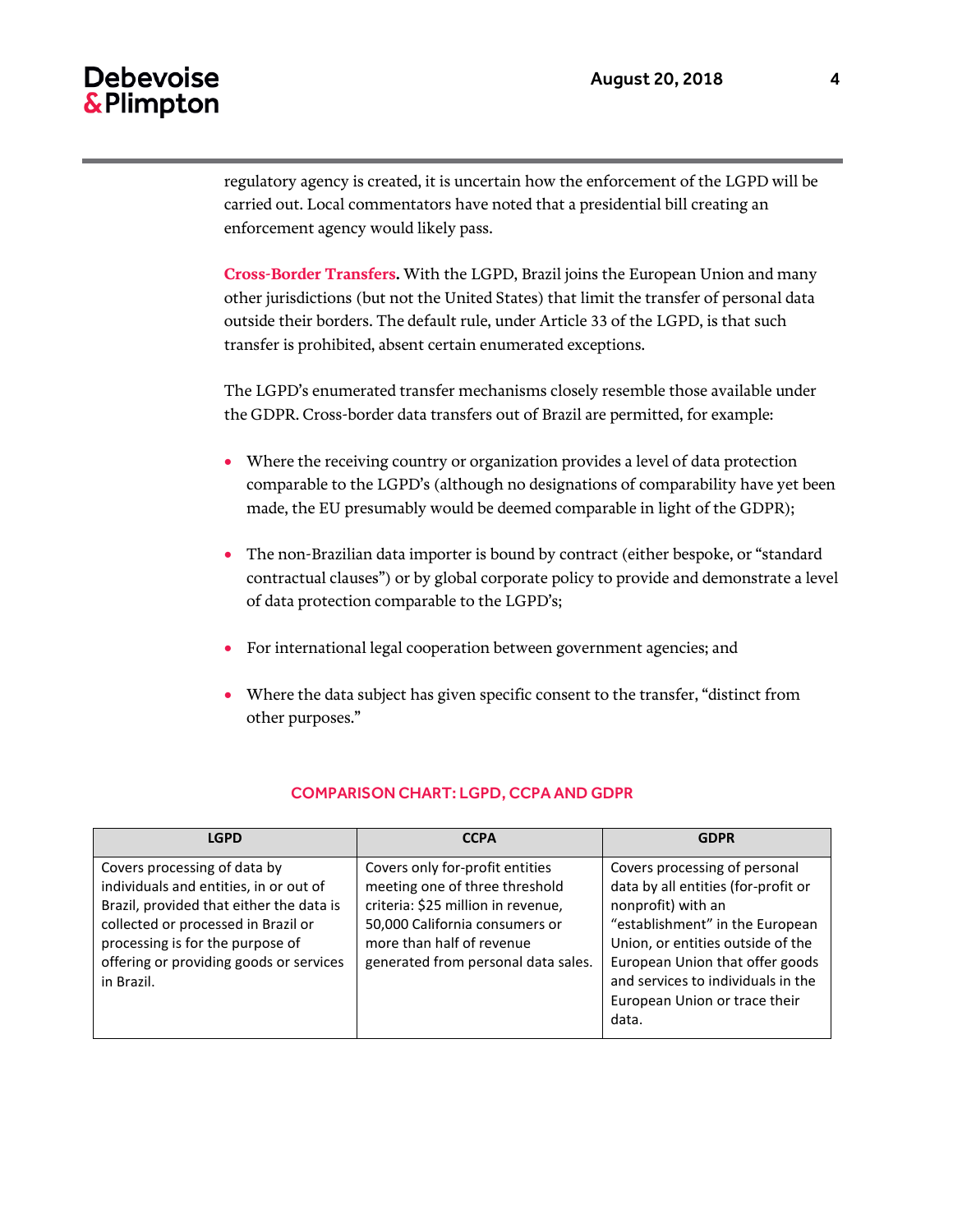# **Debevoise** & Plimpton

| <b>LGPD</b>                                                                                                                                                                                                                                                                                                  | <b>CCPA</b>                                                                                                                                                                 | <b>GDPR</b>                                                                                                                                                                                       |
|--------------------------------------------------------------------------------------------------------------------------------------------------------------------------------------------------------------------------------------------------------------------------------------------------------------|-----------------------------------------------------------------------------------------------------------------------------------------------------------------------------|---------------------------------------------------------------------------------------------------------------------------------------------------------------------------------------------------|
| Defines "personal data" broadly to<br>include information related to an<br>identified or identifiable individual.<br>Publicly available information is<br>included in the definition, but with<br>limitations allowing for use consistent<br>with the purposes for which the<br>information was made public. | Defines "personal information"<br>broadly to include categories of<br>data that directly or indirectly<br>identify a person. Publicly available<br>information is excluded. | Defines "personal data" broadly<br>to include categories of data that<br>directly or indirectly identify a<br>person. Publicly available<br>information is included.                              |
| Third-party vendors reviewing<br>documents are bound to the same<br>principles as the entity requesting the<br>data treatment.                                                                                                                                                                               | Third-party vendor agreements<br>may include a statutorily defined<br>set of commitments to establish an<br>exemption from the CCPA's general<br>provisions.                | Third-party vendor agreements<br>must contain a standard set of<br>EU-approved commitments.                                                                                                       |
| Grants consumers the right to be<br>informed of, access, correct, obtain a<br>portable copy of, anonymize and<br>delete their personal data.                                                                                                                                                                 | Grants consumers the right to be<br>informed of, access and (in more<br>limited circumstances) delete or<br>obtain a portable copy of their<br>personal data.               | Grants consumers the right to be<br>informed of, access, correct and<br>(in more limited circumstances)<br>delete, restrict processing of or<br>obtain a portable copy of their<br>personal data. |
| Requires entities to have a lawful basis<br>for processing information if not<br>seeking subjects' consent.                                                                                                                                                                                                  | Grants consumers the right to opt<br>out of the sale of their personal<br>information.                                                                                      | Requires entities to have a lawful<br>basis for processing information<br>if not seeking subjects' consent.                                                                                       |

**What Should Companies Do Now?** The LGPD will come into force in February 2020, giving companies 18 months to get ready. In that time, appropriate steps might include the following, as to which counsel can be helpful:

- A diligence process to identify what personal data processing activities, if any, the company is engaged in (including via vendors) that are covered by the LGPD;
- A gap analysis to identify where any of these data processing activities do not satisfy the LGPD's requirements;
- A remediation process to close any identified gaps;
- Revision (or creation), implementation and testing of any internal policies and procedures needed to comply with the LGPD, including for responding to data subject requests for access, correction and deletion; and
- Revision or creation of appropriate vendor agreements.